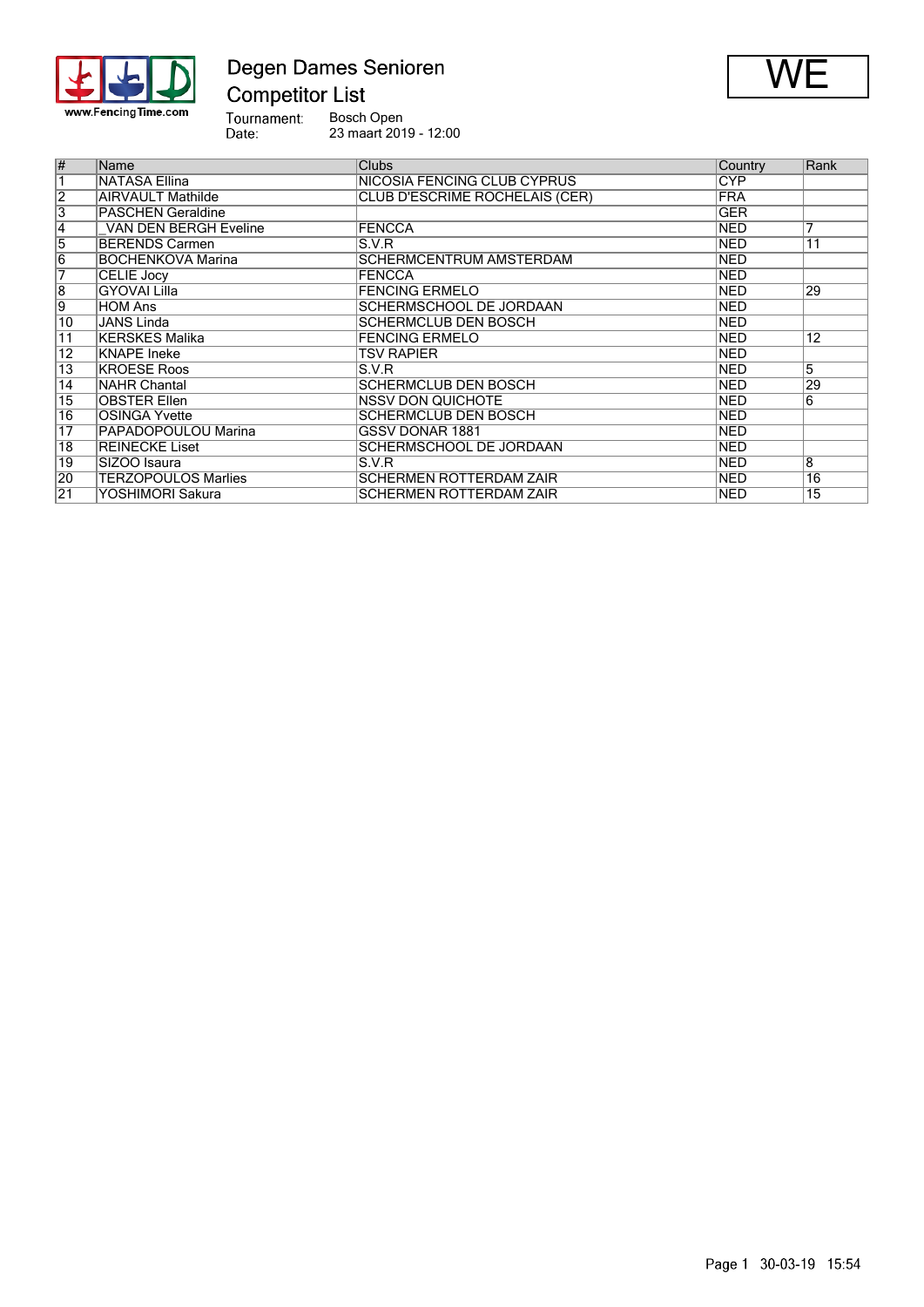|                                                                                                         | <b>Bosch Open</b>                                                           |  |  |  |  |  |  |  |  |  |  |  |
|---------------------------------------------------------------------------------------------------------|-----------------------------------------------------------------------------|--|--|--|--|--|--|--|--|--|--|--|
| Den Bosch                                                                                               |                                                                             |  |  |  |  |  |  |  |  |  |  |  |
| 23 maart 2019                                                                                           |                                                                             |  |  |  |  |  |  |  |  |  |  |  |
|                                                                                                         | <b>Degen Dames Senioren</b>                                                 |  |  |  |  |  |  |  |  |  |  |  |
| Total # of competitors: 21<br>Total # of pools: 4                                                       |                                                                             |  |  |  |  |  |  |  |  |  |  |  |
| 4 pools<br>Round 1<br>3 pools of 5 and 1 pool of 6<br>All competitors (100%) promoted to the next round |                                                                             |  |  |  |  |  |  |  |  |  |  |  |
| Round 2                                                                                                 | Incomplete DE table of 32 fenced through the finals, no fence-off for third |  |  |  |  |  |  |  |  |  |  |  |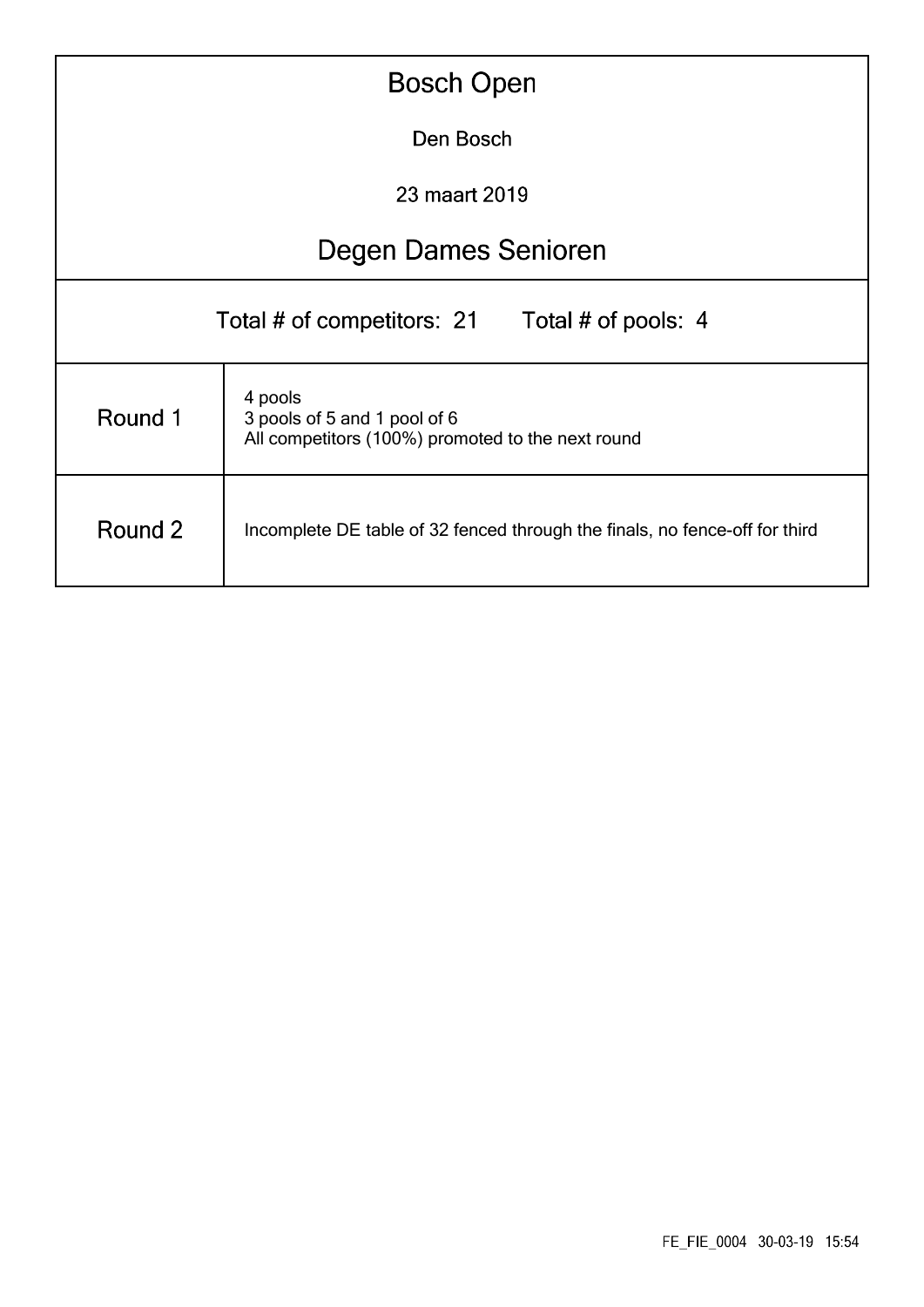

#### Degen Dames Senioren Seeding for Round #1 - Pool



Tournament:<br>Date:<br>FIE Document: Bosch Open 23 maart 2019 - 12:00 FE\_FIE\_0001.2

| Seed            | Name                         | Club                           | Country    | Rank            | <b>Notes</b> |
|-----------------|------------------------------|--------------------------------|------------|-----------------|--------------|
|                 | <b>KROESE Roos</b>           | S.V.R                          | <b>NED</b> | 5               |              |
| $\overline{2}$  | <b>OBSTER Ellen</b>          | <b>NSSV DON QUICHOTE</b>       | <b>NED</b> | 6               |              |
| $\overline{3}$  | <b>VAN DEN BERGH Eveline</b> | <b>FENCCA</b>                  | <b>NED</b> | 7               |              |
| 4               | SIZOO Isaura                 | S.V.R                          | <b>NED</b> | 8               |              |
| 5               | <b>BERENDS Carmen</b>        | S.V.R                          | NED        | 11              |              |
| $\overline{6}$  | <b>KERSKES Malika</b>        | <b>FENCING ERMELO</b>          | <b>NED</b> | 12              |              |
| 7               | YOSHIMORI Sakura             | SCHERMEN ROTTERDAM ZAÏR        | NED        | $\overline{15}$ |              |
| $\overline{8}$  | <b>TERZOPOULOS Marlies</b>   | SCHERMEN ROTTERDAM ZAÏR        | <b>NED</b> | $\overline{16}$ |              |
| 9               | <b>NAHR Chantal</b>          | SCHERMCLUB DEN BOSCH           | <b>NED</b> | 29              |              |
| 10              | <b>GYOVAI Lilla</b>          | <b>FENCING ERMELO</b>          | <b>NED</b> | 29              |              |
| $\overline{12}$ | <b>HOM Ans</b>               | SCHERMSCHOOL DE JORDAAN        | <b>NED</b> |                 |              |
| $\overline{13}$ | <b>NATASA Ellina</b>         | NICOSIA FENCING CLUB CYPRUS    | CYP        |                 |              |
| $\overline{14}$ | <b>OSINGA Yvette</b>         | SCHERMCLUB DEN BOSCH           | NED        |                 |              |
| $\overline{15}$ | PAPADOPOULOU Marina          | <b>GSSV DONAR 1881</b>         | <b>NED</b> |                 |              |
| 16              | <b>BOCHENKOVA Marina</b>     | SCHERMCENTRUM AMSTERDAM        | NED        |                 |              |
| $\overline{17}$ | <b>PASCHEN Geraldine</b>     |                                | GER        |                 |              |
| $\overline{18}$ | <b>CELIE Jocy</b>            | <b>FENCCA</b>                  | <b>NED</b> |                 |              |
| 19              | <b>AIRVAULT Mathilde</b>     | CLUB D'ESCRIME ROCHELAIS (CER) | <b>FRA</b> |                 |              |
| 20              | <b>KNAPE</b> Ineke           | TSV RAPIER                     | <b>NED</b> |                 |              |
| $\overline{21}$ | <b>JANS Linda</b>            | SCHERMCLUB DEN BOSCH           | <b>NED</b> |                 |              |
| 22              | <b>REINECKE Liset</b>        | SCHERMSCHOOL DE JORDAAN        | <b>NED</b> |                 |              |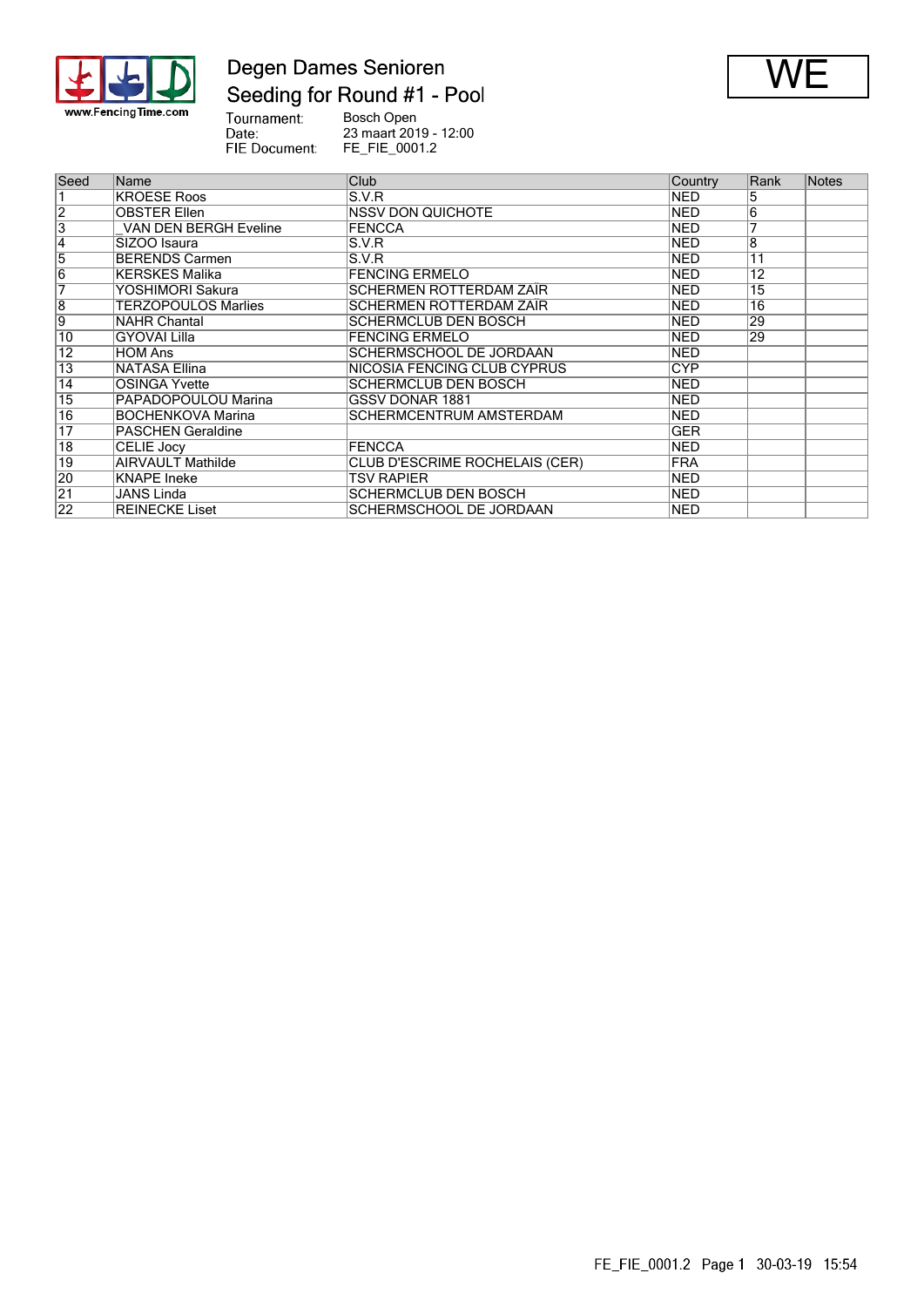

## Degen Dames Senioren Round #1 Pool Results



Tournament: Bosch Open Date: 23 maart 2019 - 12:00 FIE Document: FE\_FIE\_0007

|                            | Referee(s):                             |                        |                |                |    |                |                |                |      |    |           |               |
|----------------------------|-----------------------------------------|------------------------|----------------|----------------|----|----------------|----------------|----------------|------|----|-----------|---------------|
| Name                       | Affiliation                             | #                      |                | 2              | 3  | 4              | 5              | v              |      |    | V/M TS TR | $\lfloor$ lnd |
| <b>NAHR Chantal</b>        | SCHERMCLUB DEN BOSCH /<br><b>NFD</b>    | 1                      |                | V5             | D3 | D1             | V5             | $\overline{2}$ | 0,50 | 14 | 17        | -3            |
| <b>PASCHEN Geraldine</b>   | <b>GER</b>                              |                        | D <sub>3</sub> |                | D2 | D <sub>0</sub> | D <sub>2</sub> | 0              | 0,00 |    | 20        | $-13$         |
| <b>KROESE Roos</b>         | S.V.R / NED                             | 3                      | V <sub>5</sub> | V <sub>5</sub> |    | V5             | D <sub>1</sub> | 3              | 0.75 | 16 | 13        | -3            |
| <b>TERZOPOULOS Marlies</b> | SCHERMEN ROTTERDAM ZAÏR /<br><b>NED</b> | $\boldsymbol{\Lambda}$ | V5             | V5             | D3 |                | D1             | $\overline{2}$ | 0,50 | 14 | 11        | 3             |
| <b>BOCHENKOVA Marina</b>   | <b>SCHERMCENTRUM</b><br>AMSTERDAM / NED | 5                      | D4             | V5             | V5 | V5             |                | 3              | 0,75 | 19 | 9         | 10            |

|                     | Referee(s):                             |                |                |    |                |                |                |   |      |    |               |          |
|---------------------|-----------------------------------------|----------------|----------------|----|----------------|----------------|----------------|---|------|----|---------------|----------|
| Name                | Affiliation                             | #              |                | 2  | 3              | 4              | 5              | V |      |    | V/M TS TR Ind |          |
| <b>GYOVAI Lilla</b> | FENCING ERMELO / NED                    |                |                | V5 | D3             | D3             | D <sub>2</sub> |   | 0.25 | 13 | 17            | -4       |
| YOSHIMORI Sakura    | SCHERMEN ROTTERDAM ZAÏR /<br><b>NFD</b> | ◠              | D <sub>2</sub> |    | D <sub>2</sub> | D <sub>3</sub> | V <sub>5</sub> |   | 0.25 | 12 | 19            | -7       |
| <b>CELIE Jocy</b>   | FENCCA / NED                            | -3             | V5             | V5 |                | D3             | D <sub>2</sub> | 2 | 0.50 | 15 | 15            | $\Omega$ |
| <b>OBSTER Ellen</b> | NSSV DON QUICHOTE / NED                 | $\overline{4}$ | V5             | V5 | V5             |                | V <sub>5</sub> | 4 | 1,00 | 20 | 10            | 10       |
| PAPADOPOULOU Marina | GSSV DONAR 1881 / NED                   | 5.             | V <sub>5</sub> | D4 | V5             | D1             |                | 2 | 0,50 | 15 | 14            |          |

| 2<br>$\overline{\phantom{a}}$ | Referee(s):                             |   |                |                |                |                |                |          |      |    |    |                 |
|-------------------------------|-----------------------------------------|---|----------------|----------------|----------------|----------------|----------------|----------|------|----|----|-----------------|
| <b>Name</b>                   | <b>Affiliation</b>                      | # |                | 2              | 3              | 4              | 5              | V        |      |    |    | $V/M$ TS TR Ind |
| <b>OSINGA Yvette</b>          | SCHERMCLUB DEN BOSCH /<br><b>NFD</b>    | 1 |                | D1             | D <sub>2</sub> | D <sub>2</sub> | D <sub>3</sub> | $\Omega$ | 0.00 | 8  | 20 | $-12$           |
| VAN DEN BERGH Eveline         | FENCCA / NED 2                          |   | V <sub>5</sub> |                | V5             | D <sub>3</sub> | V <sub>5</sub> | 3        | 0,75 | 18 | 11 |                 |
| <b>AIRVAULT Mathilde</b>      | CLUB D'ESCRIME ROCHELAIS<br>(CER) / FRA | 3 | V5             | D <sub>3</sub> |                | V5             | V <sub>5</sub> | 3        | 0,75 | 18 | 14 | 4               |
| <b>BERENDS Carmen</b>         | S.V.R/NED                               | 4 | V5             | V <sub>5</sub> | D4             |                | V <sub>5</sub> | 3        | 0,75 | 19 | 14 | 5               |
| <b>REINECKE Liset</b>         | SCHERMSCHOOL DE JORDAAN /<br><b>NFD</b> | 5 | V5             | D <sub>2</sub> | D <sub>3</sub> | D4             |                | 1        | 0,25 | 14 | 18 | $-4$            |

|                       | Referee(s):                             |      |                |                |                |                |                |                |                |      |    |               |       |
|-----------------------|-----------------------------------------|------|----------------|----------------|----------------|----------------|----------------|----------------|----------------|------|----|---------------|-------|
| Name                  | Affiliation                             | $\#$ |                | 2              | 3              | $\overline{4}$ | 5              | 6              | V              |      |    | V/M TS TR Ind |       |
| <b>HOM Ans</b>        | SCHERMSCHOOL DE JORDAAN /<br><b>NFD</b> |      |                | D <sub>2</sub> | V <sub>4</sub> | V5             | D4             | V <sub>5</sub> | 3              | 0.60 | 20 | 17            | 3     |
| <b>JANS Linda</b>     | SCHERMCLUB DEN BOSCH /<br><b>NED</b>    | 2    | V5             |                | D <sub>3</sub> | V <sub>5</sub> | V <sub>5</sub> | V <sub>5</sub> | 4              | 0.80 | 23 | 12            | 11    |
| SIZOO Isaura          | S.V.R/NED                               | 3    | D <sub>3</sub> | V <sub>5</sub> |                | V5             | D4             | V <sub>5</sub> | 3              | 0,60 | 22 | 18            | 4     |
| <b>KNAPE</b> Ineke    | <b>TSV RAPIER / NED</b>                 | 4    | D <sub>2</sub> | D <sub>2</sub> | D <sub>3</sub> |                | D <sub>4</sub> | D <sub>4</sub> | $\overline{0}$ | 0,00 | 15 | 25            | $-10$ |
| <b>KERSKES Malika</b> | FENCING ERMELO / NED                    | 5    | V5             | D <sub>3</sub> | V <sub>5</sub> | V <sub>5</sub> |                | V <sub>5</sub> | 4              | 0.80 | 23 | 20            | 3     |
| <b>NATASA Ellina</b>  | NICOSIA FENCING CLUB<br>CYPRUS / CYP    | 6    | D <sub>2</sub> | D <sub>0</sub> | D <sub>3</sub> | V5             | D <sub>3</sub> |                |                | 0,20 | 13 | 24            | $-11$ |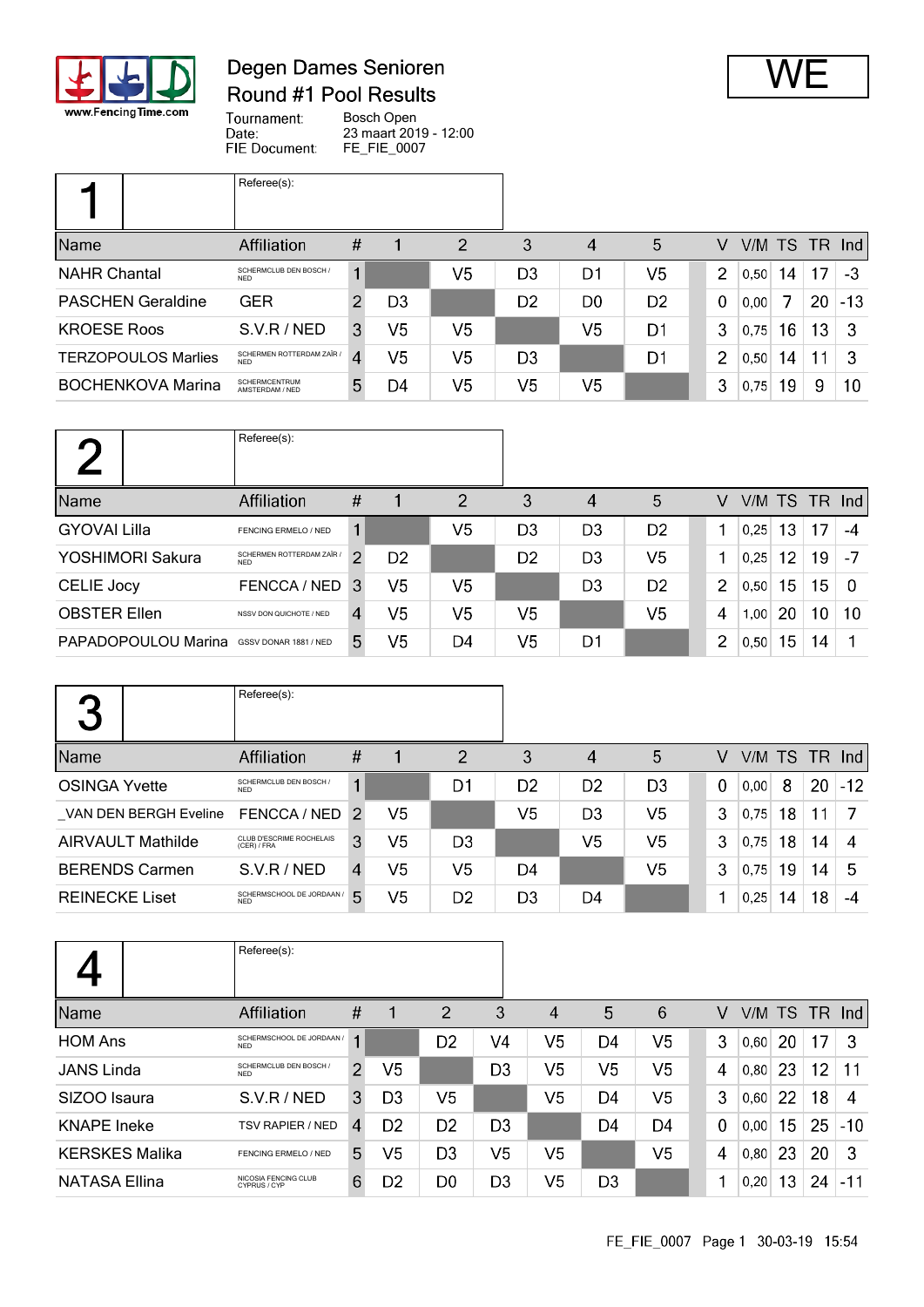

## Degen Dames Senioren Seeding for Round #2 - DE



Tournament:<br>Date:<br>FIE Document: Bosch Open 23 maart 2019 - 12:00 FE\_FIE\_0008

| Seed            | Name                         | Club                           | Country    | V              | V/M            | TS | <b>TR</b>       | llnd  | Notes    |
|-----------------|------------------------------|--------------------------------|------------|----------------|----------------|----|-----------------|-------|----------|
|                 | <b>OBSTER Ellen</b>          | <b>NSSV DON QUICHOTE</b>       | <b>NED</b> | 14             | 1,00           | 20 | 10              | $+10$ | Advanced |
| 2               | JANS Linda                   | SCHERMCLUB DEN BOSCH           | <b>NED</b> | 4              | 0.80           | 23 | 12              | $+11$ | Advanced |
| 3               | <b>KERSKES Malika</b>        | <b>FENCING ERMELO</b>          | <b>NED</b> | 4              | 0, 80          | 23 | 20              | $+3$  | Advanced |
| 14              | <b>BOCHENKOVA Marina</b>     | SCHERMCENTRUM AMSTERDAM        | <b>NED</b> | 3              | 0.75           | 19 | 9               | $+10$ | Advanced |
| 5               | <b>VAN DEN BERGH Eveline</b> | <b>FENCCA</b>                  | <b>NED</b> | 3              | 0.75           | 18 | 11              | $+7$  | Advanced |
| 6               | <b>BERENDS Carmen</b>        | S.V.R                          | <b>NED</b> | 3              | 0.75           | 19 | 14              | $+5$  | Advanced |
|                 | <b>AIRVAULT Mathilde</b>     | CLUB D'ESCRIME ROCHELAIS (CER) | <b>FRA</b> | 3              | 0.75           | 18 | 14              | $+4$  | Advanced |
| 8               | <b>KROESE Roos</b>           | S.V.R                          | <b>NED</b> | 3              | 0.75           | 16 | $\overline{13}$ | $+3$  | Advanced |
| Ι9              | SIZOO Isaura                 | S.V.R                          | <b>NED</b> | 3              | 0.60           | 22 | 18              | $+4$  | Advanced |
| 10              | <b>HOM Ans</b>               | SCHERMSCHOOL DE JORDAAN        | <b>NED</b> | 3              | 0.60           | 20 | 17              | +3    | Advanced |
| 11              | <b>TERZOPOULOS Marlies</b>   | SCHERMEN ROTTERDAM ZAÏR        | <b>NED</b> | $\overline{2}$ | 0,50           | 14 | 11              | $+3$  | Advanced |
| 12              | PAPADOPOULOU Marina          | GSSV DONAR 1881                | <b>NED</b> | 2              | 0,50           | 15 | 14              | $+1$  | Advanced |
| 13              | <b>CELIE Jocy</b>            | <b>FENCCA</b>                  | <b>NED</b> | 2              | 0,50           | 15 | 15              | 0     | Advanced |
| 14              | <b>NAHR Chantal</b>          | SCHERMCLUB DEN BOSCH           | <b>NED</b> | $\overline{2}$ | 0,50           | 14 | 17              | -3    | Advanced |
| 15              | <b>REINECKE Liset</b>        | SCHERMSCHOOL DE JORDAAN        | NED        |                | 0,25           | 14 | 18              | -4    | Advanced |
| $\overline{16}$ | GYOVAI Lilla                 | <b>FENCING ERMELO</b>          | <b>NED</b> |                | 0,25           | 13 | 17              | -4    | Advanced |
| $\overline{17}$ | YOSHIMORI Sakura             | SCHERMEN ROTTERDAM ZAÏR        | <b>NED</b> |                | 0,25           | 12 | 19              | $-7$  | Advanced |
| $\overline{18}$ | <b>NATASA Ellina</b>         | NICOSIA FENCING CLUB CYPRUS    | CYP        |                | $ 0.20\rangle$ | 13 | 24              | -11   | Advanced |
| 19              | <b>KNAPE</b> Ineke           | TSV RAPIER                     | <b>NED</b> | 10             | 0.00           | 15 | 25              | $-10$ | Advanced |
| 20              | <b>OSINGA Yvette</b>         | SCHERMCLUB DEN BOSCH           | <b>NED</b> | 10             | 0.00           | 8  | 20              | -12   | Advanced |
| $\overline{21}$ | <b>PASCHEN Geraldine</b>     |                                | <b>GER</b> | $\overline{0}$ | 0.00           |    | 20              | -13   | Advanced |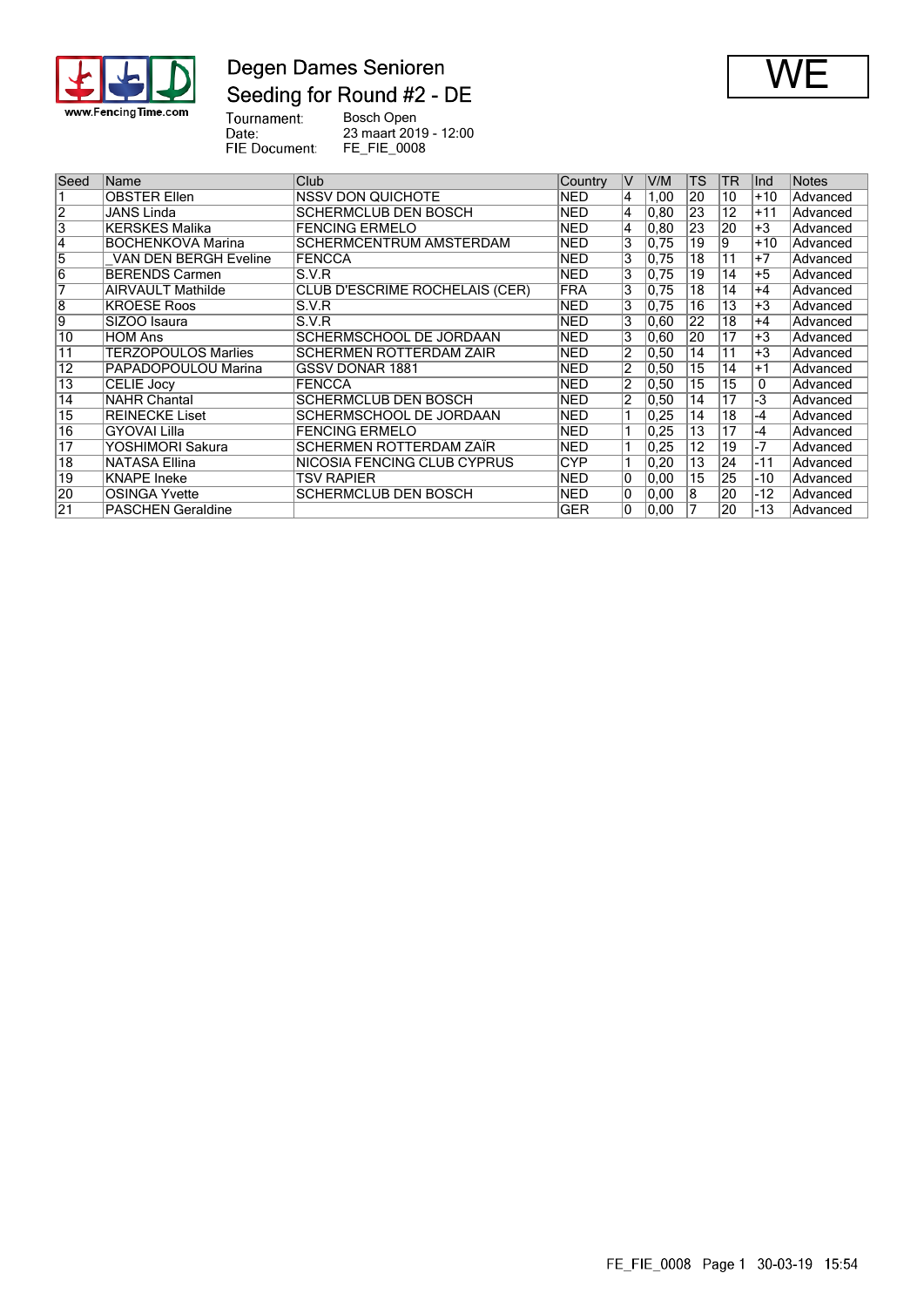#### Degen Dames Senioren - Round #2 - DE (Table of 32)

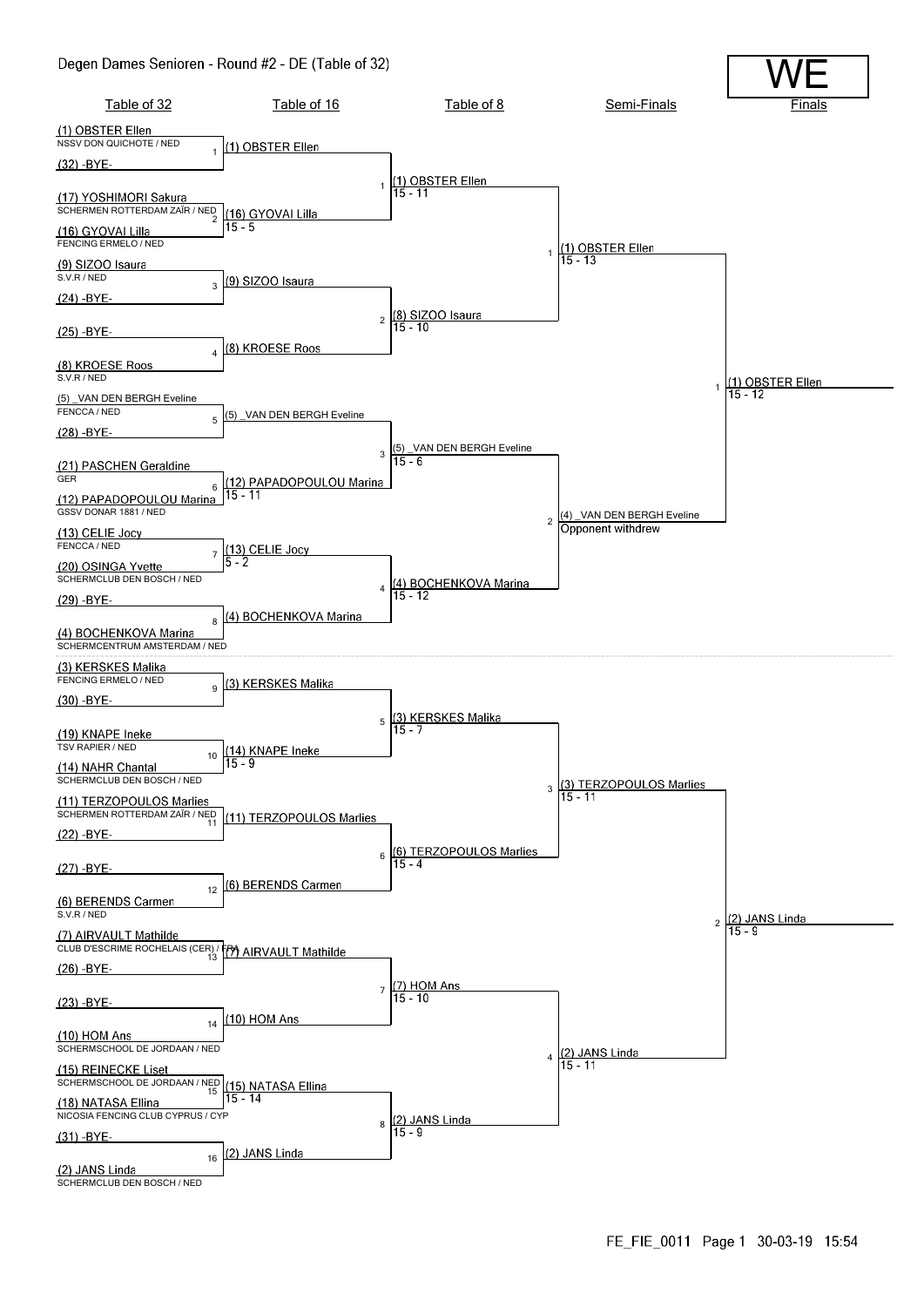

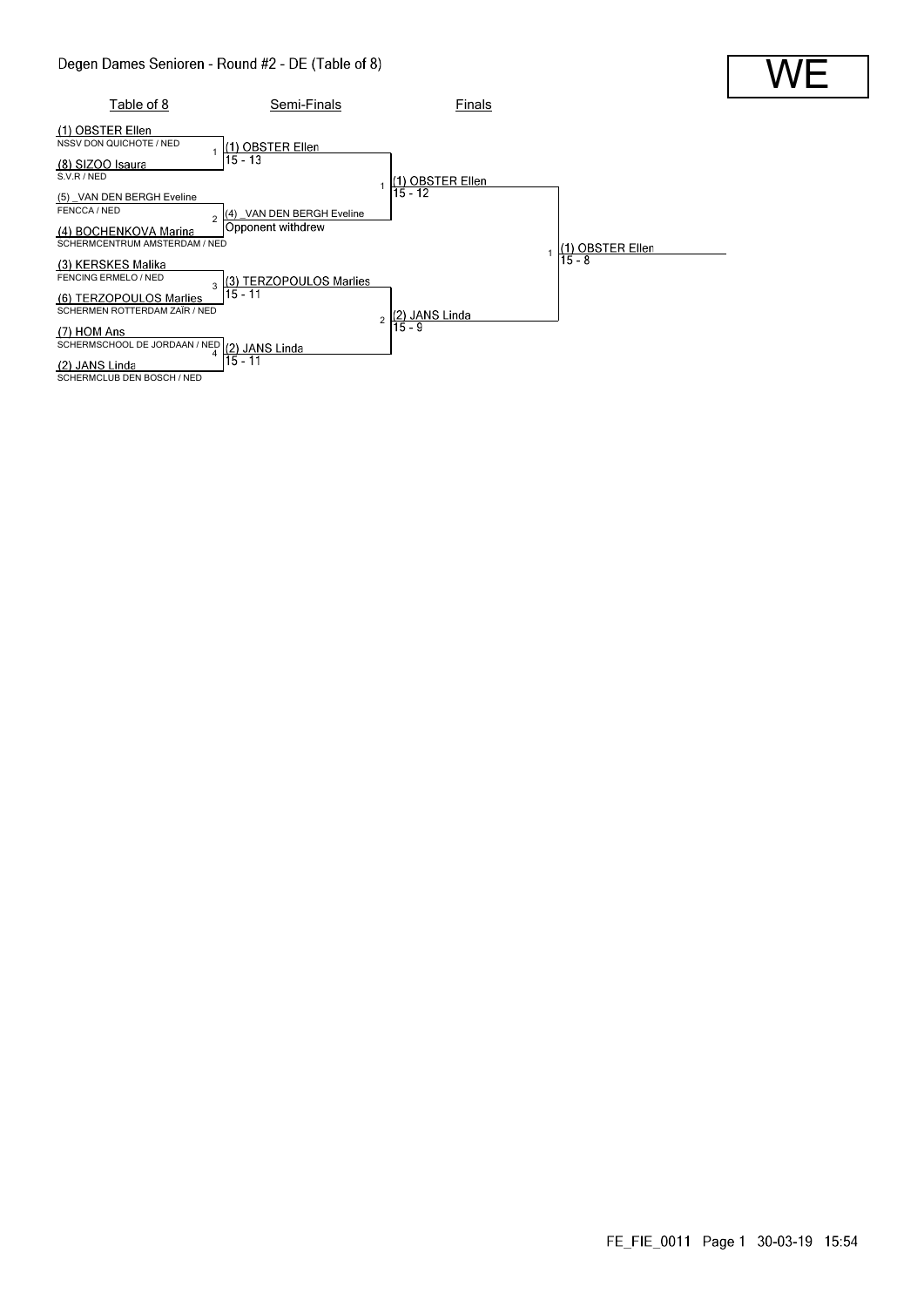

## Degen Dames Senioren **Final Ranking**



Tournament:<br>Date:<br>FIE Document: Bosch Open 23 maart 2019 - 12:00 FE\_FIE\_0012

| Place           | Name                         | <b>Clubs</b>                   | Country    |
|-----------------|------------------------------|--------------------------------|------------|
|                 | <b>OBSTER Ellen</b>          | <b>NSSV DON QUICHOTE</b>       | <b>NED</b> |
| $\overline{2}$  | <b>JANS Linda</b>            | <b>SCHERMCLUB DEN BOSCH</b>    | <b>NED</b> |
| $\overline{3T}$ | <b>VAN DEN BERGH Eveline</b> | <b>FENCCA</b>                  | <b>NED</b> |
| $\overline{3T}$ | <b>TERZOPOULOS Marlies</b>   | <b>SCHERMEN ROTTERDAM ZAÏR</b> | <b>NED</b> |
| $\overline{5}$  | <b>KERSKES Malika</b>        | <b>FENCING ERMELO</b>          | <b>NED</b> |
| $\overline{6}$  | <b>BOCHENKOVA Marina</b>     | SCHERMCENTRUM AMSTERDAM        | <b>NED</b> |
| 7               | SIZOO Isaura                 | S.V.R                          | <b>NED</b> |
| $\overline{8}$  | <b>HOM Ans</b>               | SCHERMSCHOOL DE JORDAAN        | <b>NED</b> |
| 9               | <b>BERENDS Carmen</b>        | S.V.R                          | <b>NED</b> |
| 10              | <b>AIRVAULT Mathilde</b>     | CLUB D'ESCRIME ROCHELAIS (CER) | <b>FRA</b> |
| 11              | <b>KROESE Roos</b>           | S.V.R                          | <b>NED</b> |
| 12              | PAPADOPOULOU Marina          | <b>GSSV DONAR 1881</b>         | <b>NED</b> |
| 13              | <b>CELIE Jocy</b>            | <b>FENCCA</b>                  | <b>NED</b> |
| $\overline{14}$ | <b>GYOVAI Lilla</b>          | <b>FENCING ERMELO</b>          | <b>NED</b> |
| $\overline{15}$ | <b>NATASA Ellina</b>         | NICOSIA FENCING CLUB CYPRUS    | <b>CYP</b> |
| $\overline{16}$ | <b>KNAPE</b> Ineke           | TSV RAPIER                     | NED        |
| $\overline{17}$ | <b>NAHR Chantal</b>          | <b>SCHERMCLUB DEN BOSCH</b>    | <b>NED</b> |
| $\overline{18}$ | <b>REINECKE Liset</b>        | SCHERMSCHOOL DE JORDAAN        | <b>NED</b> |
| 19              | YOSHIMORI Sakura             | SCHERMEN ROTTERDAM ZAÏR        | <b>NED</b> |
| 20              | <b>OSINGA Yvette</b>         | <b>SCHERMCLUB DEN BOSCH</b>    | <b>NED</b> |
| $\overline{21}$ | <b>PASCHEN Geraldine</b>     |                                | <b>GER</b> |